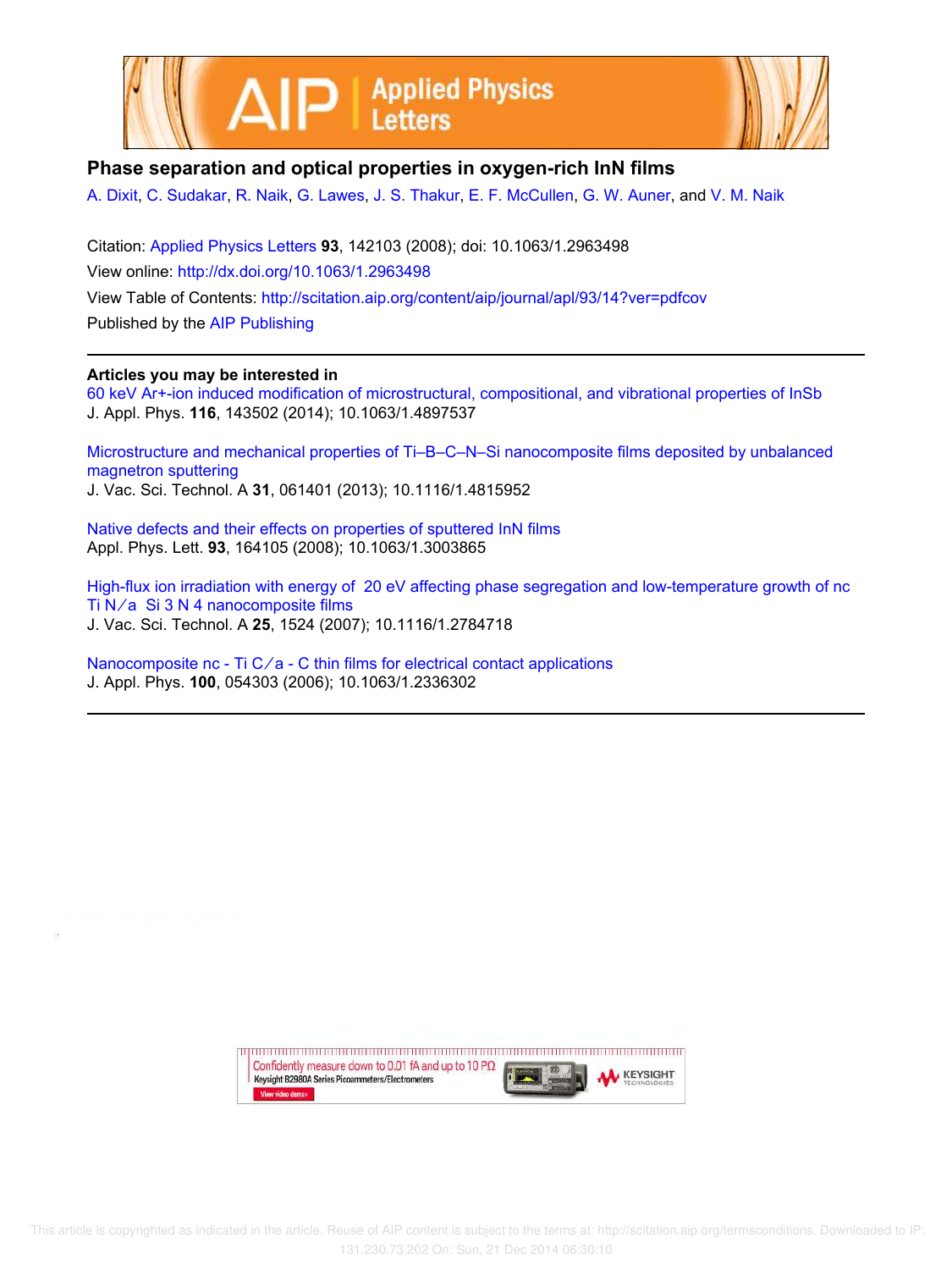## **Phase separation and optical properties in oxygen-rich InN films**

A. Dixit,<sup>1</sup> C. Sudakar,<sup>1</sup> R. Naik,<sup>1</sup> G. Lawes,<sup>1,a)</sup> J. S. Thakur,<sup>2,b)</sup> E. F. McCullen,<sup>2</sup> G. W. Auner, $^2$  and V. M. Naik $^3$ 

<sup>1</sup>*Department of Physics and Astronomy, Wayne State University, Detroit, Michigan 48201, USA* <sup>2</sup>*Department of Electrical and Computer Engineering, Wayne State University, Detroit, Michigan 48202, USA*

<sup>3</sup>*Department of Natural Sciences, University of Michigan-Dearborn, Dearborn, Michigan 48128, USA*

Received 27 April 2008; accepted 27 June 2008; published online 7 October 2008-

We have investigated the properties of sputter deposited InN thin films prepared from an In-metal  $(In N-MT)$  and an In<sub>2</sub>O<sub>3</sub> target (InN-OT). The excess oxygen present in the InN-OT films alters the microstructure by introducing additional disorder. Depth dependent x-ray photoelectron spectroscopy measurements indicate the presence of higher concentrations of oxygen in InN-OT. Raman spectra show evidence for the presence of an  $In_2O_3$  secondary phase in both samples. Although the InN-OT film has a higher oxygen concentration, both films show similar electrical and optical properties. © *2008 American Institute of Physics*. DOI: 10.1063/1.2963498

The III-V nitrides are promising compounds for optoelectronic applications in the visible and near-ultraviolet wavelength  $range$ <sup>1,2</sup> Among these systems, InN has been particularly widely studied because of its potential applications to high speed electronics, high efficiency multijunction solar cells, and other applications.<sup>2</sup> However, the presence of intrinsic structural defects and unintentional impurities greatly affects the properties and performance of group III nitride thin films. $3$ ,44

The presence of oxygen impurities is almost unavoidable in GaN, AlN, InN, and their alloys<sup>5</sup> and are partially responsible for the *n*-type behavior of the nitrides.<sup>6</sup> Westra *et al.*<sup>7</sup> studied the effects of oxygen contamination on the properties of reactively sputtered InN films, but despite a high O content, the samples showed no evidence of an  $In_2O_3$  phase. They proposed that the oxygen impurities formed an amorphous indium oxynitride embedded in the polycrystalline InN matrix. These defects would act as additional scattering centers reducing the mobility and increasing the electron concentration.

Optical measurements on very high quality InN films $8,9$ show a band gap in the range  $0.7-0.9$  eV (carrier concentration of  $\sim 10^{17} - 10^{18}$  cm<sup>-3</sup>), which is significantly smaller than the typical values of  $1.8-2.1$  eV (carrier concentration of  $\sim 10^{20}$  cm<sup>-3</sup>) reported earlier in other samples. The larger band gap values have been attributed to the presence of oxynitrides formed by the incorporation of oxygen in InN  $(Refs. 10 and 11)$  or due to band filling effects in the highly degenerate InN samples.<sup>3</sup> Davydov *et al.*<sup>11</sup> showed that samples with band gaps in the range 1.8–2.1 eV contained up to 20% oxygen impurities, a much higher concentration than samples with narrow band gap values.

Motivated by the important role of oxygen impurities on the materials properties of InN, we have studied InN films prepared from In-metal (InN-MT) and  $In_2O_3$  targets (InN-OT) to investigate how incorporating additional oxygen modifies the sample properties. We used a reactive rf magnetron sputtering system to deposit the samples onto  $(0001)$  sapphire substrates. The growth temperature of the samples was held at  $\sim$  470 °C  $\pm$  5 °C. Both thin films were prepared with N<sub>2</sub>, at a partial pressure of  $5 \times 10^{-3}$  torr, as the reactive gas and Ar as the sputtering gas at a working pressure of  $1.5 \times 10^{-2}$  torr. The final thickness for all samples was approximately 1  $\mu$ m, as shown in the supplementary figure.<sup>1</sup> We used an oxide target to produce the oxygen-rich samples, because even a small concentration of reactive oxygen during sputtering, on the order of only 1%, give rise to highly crystalline textured  $In_2O_3$  films rather than InN samples.

The x-ray diffraction (XRD) patterns for the InN films prepared from both the metal and the oxide targets are shown in Figs.  $1(a)$  and  $1(b)$ . The InN-MT thin film shows intense peaks at  $2\theta = 31.43^\circ$  and  $65.4^\circ$  corresponding to the (002) and (004) reflections for wurtzite InN, suggesting that the film is highly oriented. The InN-OT thin films showed broad reflections at  $2\theta = 28.96^{\circ}$ , 30.66°, and 32.85°, consistent with an isotropic polycrystalline sample. Using structure refinement, we determined the *c*/*a* axis ratios to be 1.611 and



FIG. 1. XRD patterns of (a) InN-metal film and (b) InN-oxide film. The \* indicates the substrate peak due to the  $Al_2O_3$  (0006) reflection. HRTEM of (c) InN-metal and (d) InN-oxide thin films. In (c) "G" shows the grainboundary region between the highly oriented InN columnar crystals. In (d) regions marked with letters "a" and "c" indicate the disordered amorphous and crystalline regions within the InN crystallites.

131.230.73.202 On: Sun, 21 Dec 2014 06:30:10

a)Electronic mail: glawes@wayne.edu.

b) Also at: Department of Physics and Astronomy, Wayne State University, Detroit, MI 48201.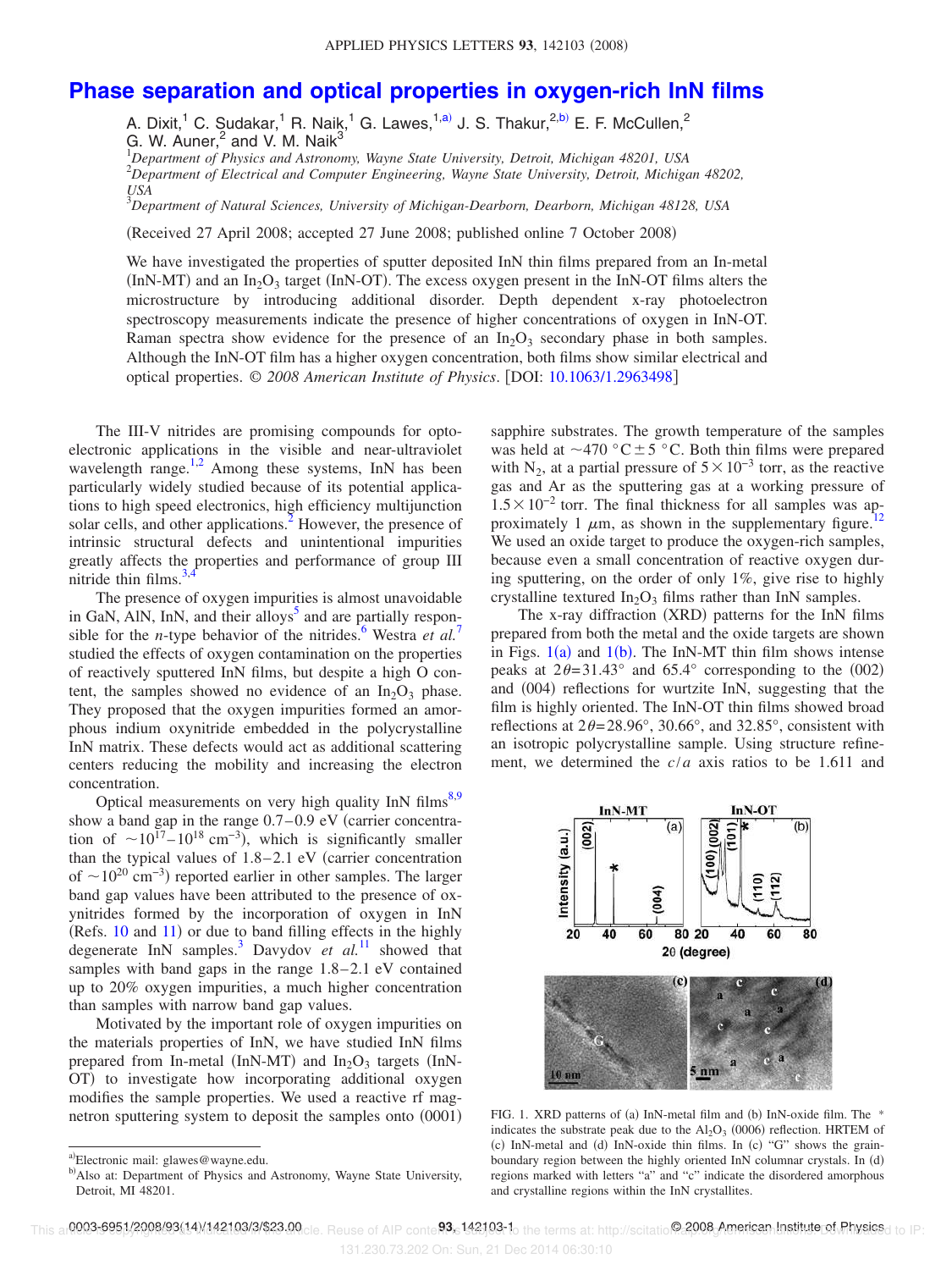

FIG. 2. (Color online) XPS spectra of  $In3d_{5/2}$  after 10 nm etching for (a) InN-metal and (b) InN-oxide thin films. O1s electron spectra for the (a) and (b) are shown in (c) and (d). The concentration (at.  $\%$ ) of In, N, and O below the surface of (e) InN-metal and (f) InN-oxide films.

1.638 for the InN-MT and InN-OT films, respectively. The  $c/a$  ratio for the InN-MT film is very similar to the values previously reported, $\frac{13}{13}$  while the large  $c/a$  ratio in the InN-OT film provides evidence for a large lattice distortion. We also carried out high resolution transmission electron microscopy (HRTEM) of these films. The InN-MT films show highly oriented columnar grains of the InN. These columnar structures are  $\sim 60$  nm wide and  $\sim 1$   $\mu$ m long with the *c*-axis of the wurtzite structure perpendicular to the substrate plane. Highly crystalline columnar grains with no discernible defects are separated by grain boundaries  $\lceil$  marked "G" in Fig.  $1(c)$ ]. Conversely, the InN-OT thin films have a number of defects beyond the grain-boundary regions [Fig.  $1(d)$ ]. These disordered/amorphous regions are marked by "a" and crystalline regions are labeled by "c." The crystalline regions are 5–8 nm in diameter.

We conducted x-ray photoelectron spectroscopy (XPS) studies using Al  $K\alpha$  (1486.6 eV) radiation to probe the relative elemental concentrations of In, N, and O. An Ar<sup>+</sup> sputter etching process was used to carry out a depth profile elemental analysis. We measured three specific core-level spectra: In3*d*5/<sup>2</sup> , N1*s*, and O1*s*, as shown in Fig. 2. The broad spectral features of In3*d*<sub>5/2</sub> spectrum can be deconvoluted into two peaks at  $444.60 \pm 0.02$  eV and  $443.50 \pm 0.04$  eV [Figs. 2(a) and  $2(b)$ ]. The peak at  $443.50 \pm 0.04$  eV is assigned to the electron binding energy (BE) of In in InN while the higher energy peak at  $443.50 \pm 0.04$  eV is attributed to the BE of In in  $In_2O_3$  phase.<sup>14,15</sup> Both the InN-MT and InN-OT thin films have a high oxygen concentration at the surface and the spectrum (not shown) can be fitted with two peaks. We attribute



FIG. 3. (Color online) Raman spectra of (a) InN-metal and (b) InN-oxide thin films. The \* corresponds to the peaks at 129 and 303 cm<sup>-1</sup> modes (Ref.  $21$ ) from In<sub>2</sub>O<sub>3</sub>. Reflection spectra for InN films (a) and (b) are shown in (c) and (d). The solid curve is experimental data and the dashed curve is theoretical fit. The insets to (c) and (d) show the photoluminescence spectra, which exhibit broad peaks near 1.85 eV corresponding to the optical absorption edge of the samples. The sharp feature at 1.8 eV in the inset to (d) is due to the sapphire substrate, while the sharp peak at 2.4 eV is the residue left after filtering the laser line.

the high BE peak at  $532.00 \pm 0.02$  eV to adsorbed oxygen on the surface, which vanishes after Ar<sup>+</sup> removal of a 1 nm layer. The peak at 530 eV is invariant as a function of depth and can be associated with the BE of O, consistent with In–O coordination from an  $In_2O_3$  secondary phase.<sup>16</sup> The amplitude of this peak in the InN-OT film is approximately twice that of the InN-MT film. The depth variation of the elemental concentrations is plotted in Figs.  $2(e)$  and  $2(f)$ . The main nitrogen peak occurs at  $396.40 \pm 0.04$  eV, with a low intensity peak at  $\sim$  403.8 eV in the InN-MT film (not shown). This peak can be attributed to a N–O complex or  $N_2$ molecule<sup> $17$ </sup> and is observed only on the surface of the films. The decreasing N/In ratio on sputtering can be attributed to the small binding energy of N to In, which leads to the preferential removal of N during sputtering.<sup>18</sup>

Raman spectra for both samples are shown in Figs.  $3(a)$ and  $3(b)$ . Both InN-MT and InN-OT films show the expected  $E_2$ (low),  $E_2$ (high), and  $A_1$ (LO) modes near 90, 490, and 580 cm−1, respectively, indicating a preferred *c*-axis orientation for the InN crystallites. In addition to the InN modes, the spectra exhibit peaks at  $\sim$ 128, 305, and 370 cm<sup>-1</sup> (marked with asterisk), which are characteristic of bcc-structured  $In_2O_3$ .<sup>10,19,20</sup> Further, an unassigned phonon mode  $\sim$ 200 cm<sup>-1</sup> is present in the Raman spectra of both films with enhanced intensity in the InN-OT sample. This band could be a disorder activated mode. It is interesting to note that an infrared active phonon mode of  $In_2O_3$  (Ref. 21) is observed at 218 cm−1, consistent with a possible violation of the Raman selection rules in this sample. Further, the presence of other In<sub>2</sub>O<sub>3</sub> modes (at 471, 504, and 630 cm<sup>-1</sup>)<sup>22</sup> with significant intensity could broaden the  $E_2$ (high) and  $A_1$ (LO) phonon modes in InN. These Raman studies confirm the presence of an  $In_2O_3$  secondary phase in both samples.

In order to investigate the effect of oxygen concentration on the electrical and optical properties of the InN-MT and InN-OT films, we have performed Hall effect, optical This artrum (not shown) can be fitted with two peaks. We attribute subjectansmission/reflection. and photoluminescence (PL) mea-d to IP: